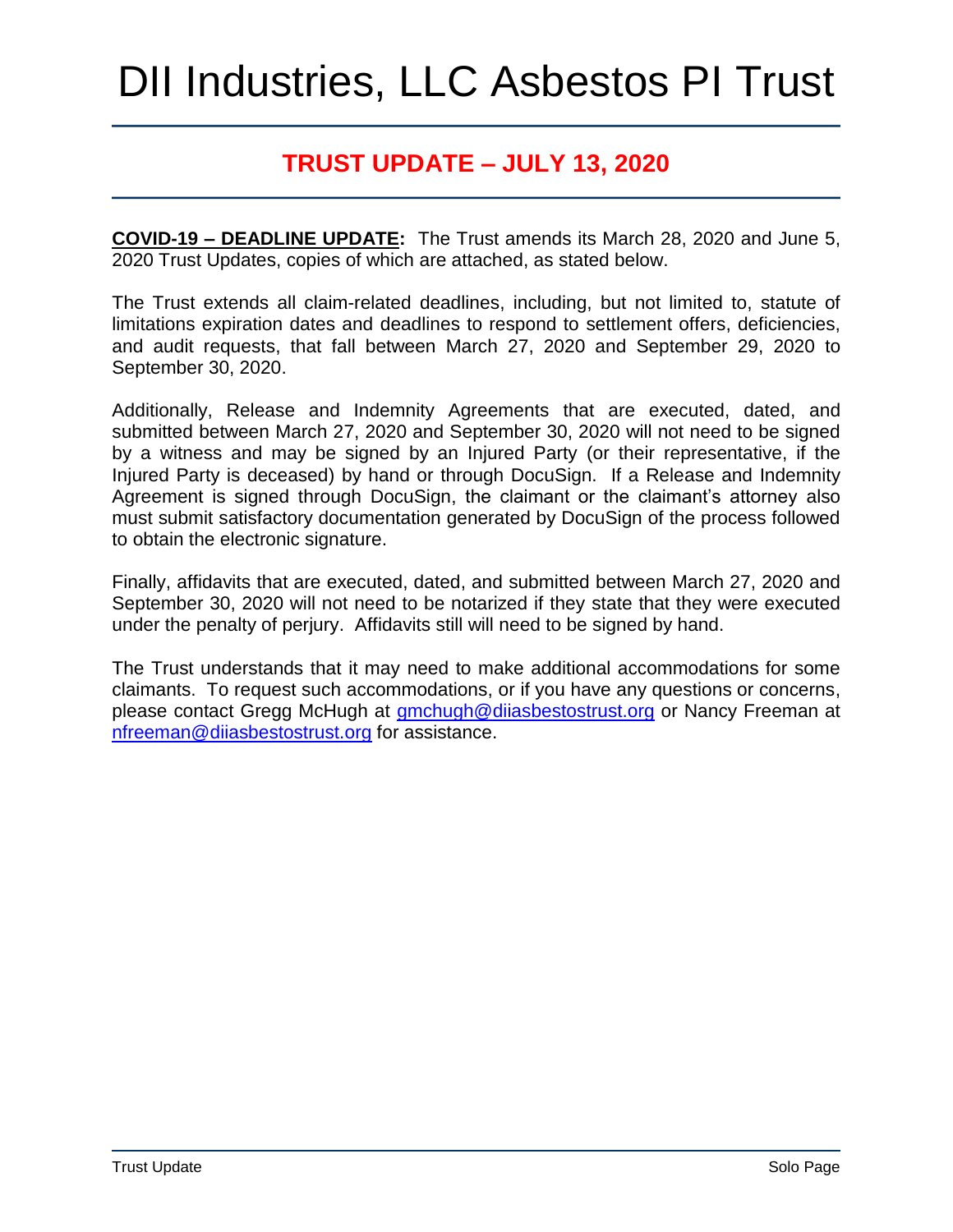# DII Industries, LLC Asbestos PI Trust

### **TRUST UPDATE – JUNE 5, 2020**

**COVID-19 – DEADLINE UPDATE:** The Trust amends its March 28, 2020 Trust Update, a copy of which is attached, as stated below.

The Trust extends all claim-related deadlines, including, but not limited to, statute of limitations expiration dates and deadlines to respond to settlement offers, deficiencies, and audit requests, that fall between March 27, 2020 and July 30, 2020 to July 31, 2020.

Additionally, Release and Indemnity Agreements that are executed, dated, and submitted between March 27, 2020 and July 31, 2020 will not need to be signed by a witness and may be signed by an Injured Party (or their representative, if the Injured Party is deceased) by hand or through DocuSign. If a Release and Indemnity Agreement is signed through DocuSign, the claimant or the claimant's attorney also must submit satisfactory documentation generated by DocuSign of the process followed to obtain the electronic signature.

Finally, affidavits that are executed, dated, and submitted between March 27, 2020 and July 31, 2020 will not need to be notarized if they state that they were executed under the penalty of perjury. Affidavits still will need to be signed by hand.

The Trust understands that it may need to make additional accommodations for some claimants. To request such accommodations, or if you have any questions or concerns, please contact Gregg McHugh at [gmchugh@diiasbestostrust.org](mailto:gmchugh@diiasbestostrust.org) or Nancy Freeman at [nfreeman@diiasbestostrust.org](mailto:nfreeman@diiasbestostrust.org) for assistance.